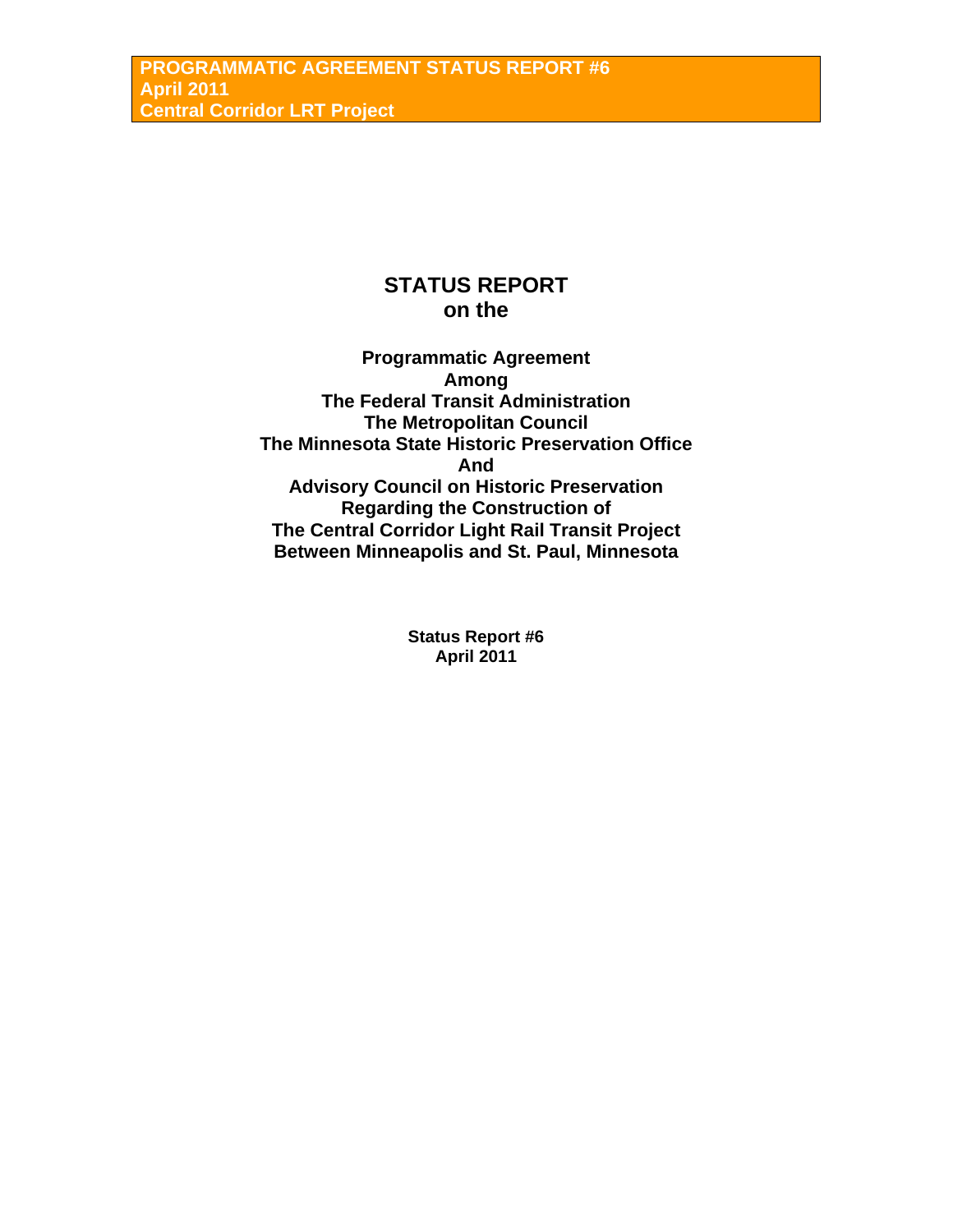# **INTRODUCTION**

The Central Corridor Light Rail Transit (LRT) project is an approximately 11-mile LRT line that will serve the Minneapolis and St. Paul downtown areas, as well as the University of Minnesota (U of M) and the State Capitol complex. In downtown Minneapolis, it will integrate with the Hiawatha LRT line. There will be 23 stations along the line, including five shared with the existing Hiawatha LRT and an operations and maintenance facility will be constructed as part of the project in downtown St. Paul.

This Status Report covers the period from December 1, 2010 to March 31, 2011.

## **STIPULATION I: PROJECT DESIGN DEVELOPMENT**

The obligations of Stipulation I of the CCLRT Programmatic Agreement are complete with submittal of the final set of design plans for the Operations and Maintenance Facility (as reported in Status Report #5).

# **STIPULATION II: DESIGN OF FUTURE STATIONS AT HAMLINE, VICTORIA AND WESTERN**

The obligations of Stipulation II of the CCLRT Programmatic Agreement are complete with submittal of the final design plans for the stations at Hamline Avenue, Victorian Street, and Western Avenue (reported in Status Report #3) and MnSHPO findings that the plans were consistent with the Secretary of Interior Standards (as reported in Status Report #4).

## **STIPULATION III: ARCHAEOLOGY**

There have been no actions pertaining to this stipulation in the reporting period.

## **STIPULATION IV: RESOLUTION OF ADVERSE EFFECTS**

As of the date of the completion of this Status Report, MnSHPO has made adverse effects findings for four historic properties and/or districts – the St. Paul Urban Renewal Historic District, the State Capitol Mall Historic District, the St. Paul Union Depot, and the Lowertown Historic District.

St. Paul Union Depot: As previously reported, a final Mitigation Plan addressing adverse effects of the CCLRT project to the St. Paul Union Depot has been approved by MnSHPO and circulated to parties to the Programmatic Agreement. Implementation of the Mitigation Plan will occur as part of Civil East construction activities and is expected to be completed in 2013.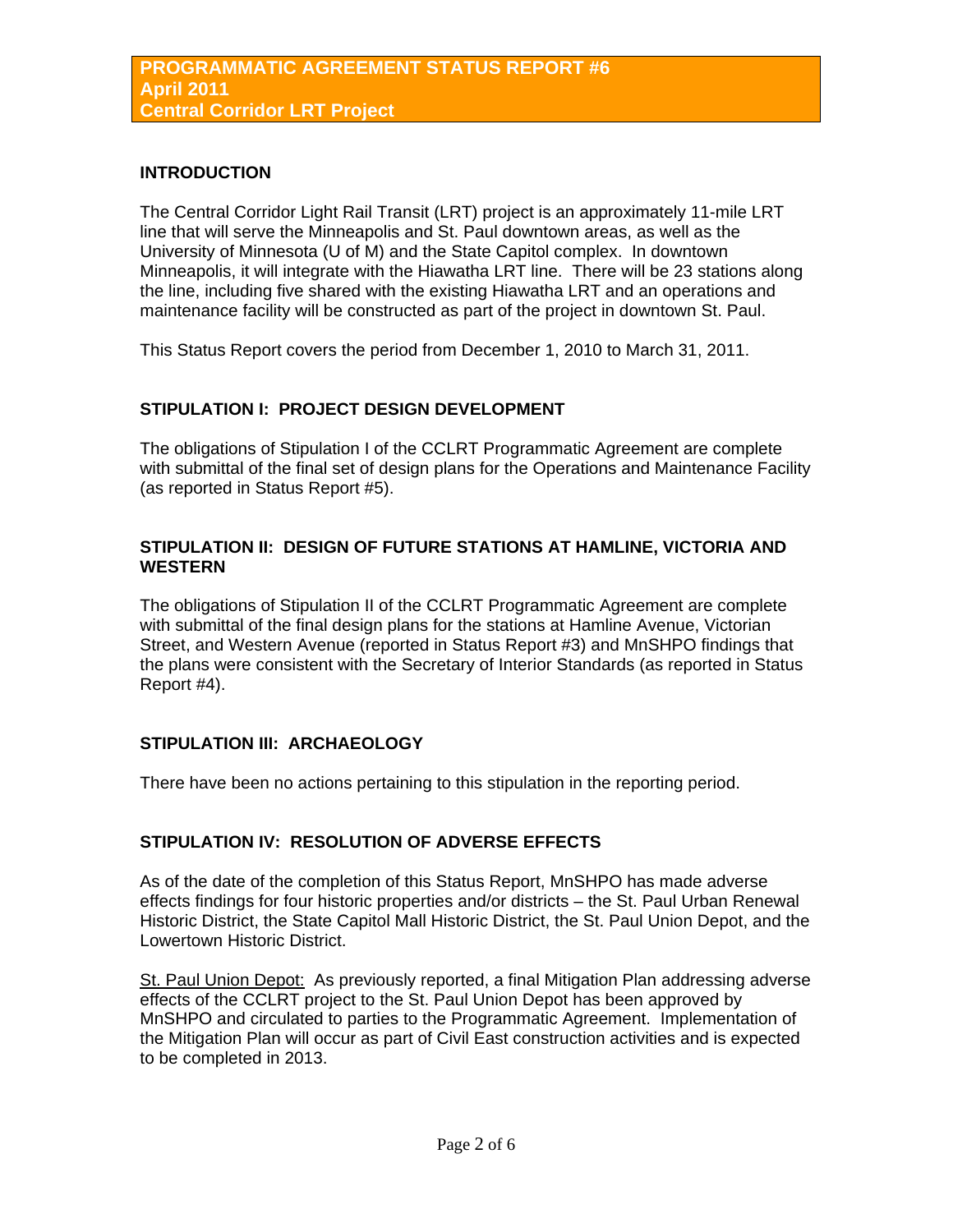# **PROGRAMMATIC AGREEMENT STATUS REPORT #6 April 2011 Central Corridor LRT Project**

State Capitol Mall Historic District: A final mitigation plan was circulated to MnSHPO and all parties on February 25, 2010. Implementation of the mitigation plans is anticipated to be complete in 2011.

St. Paul Urban Renewal Historic District: Mitigation for effects to the St. Paul Urban Renewal Historic District was documented in the Programmatic Agreement and is reported under Stipulation VII.

Lowertown Historic District: A Draft Mitigation Plan addressing adverse effects of the CCLRT Operations and Maintenance Facility to the Lowertown Historic District was circulated to parties to the Programmatic Agreement in October. Circulation of a Final Mitigation Plan is anticipated in the next reporting period.

# **STIPULATION V: NOISE AND VIBRATION ASSESSMENT AND MITIGATION**

The obligations of Stipulation V of the CCLRT Programmatic Agreement are complete with submittal of the final copy of the Vibration Noise Management Remediation Plan (VNMRP) as reported in Status Report #4 and completion of consultation with property owners, as reported in Status Report #5.

# **STIPULATION VI: PARKING AND TRAFFIC**

Stipulation VI.A: There have been no actions pertaining to this stipulation in the reporting period.

Stipulation VI.B: There have been no actions pertaining to this stipulation in the reporting period.

Stipulation VI.C: CCPO outreach and public involvement staff continued to work during this reporting period with the City of St. Paul in implementing parking grant programs available through the City to small business owners along University Avenue.

#### **STIPULATION VII: RECORDATION OF CEDAR STREET AND REDEVELOPMENT DESIGN GUIDLELINES**

360 Cedar Street Recordation*:* The provisions of this stipulation were completed and documented in a letter dated January 8, 2010 from MnSHPO finding that the documentation fulfills Stipulation VII.A of the Programmatic Agreement.

Design Guidelines for  $4<sup>th</sup>/5<sup>th</sup>/Minnesota/Cedar streets block: There have been no$ actions pertaining to this stipulation in the reporting period.

# **STIPULATION VIII: NATIONAL REGISTER NOMINATION FORMS**

There have been no actions pertaining to this stipulation in the reporting period.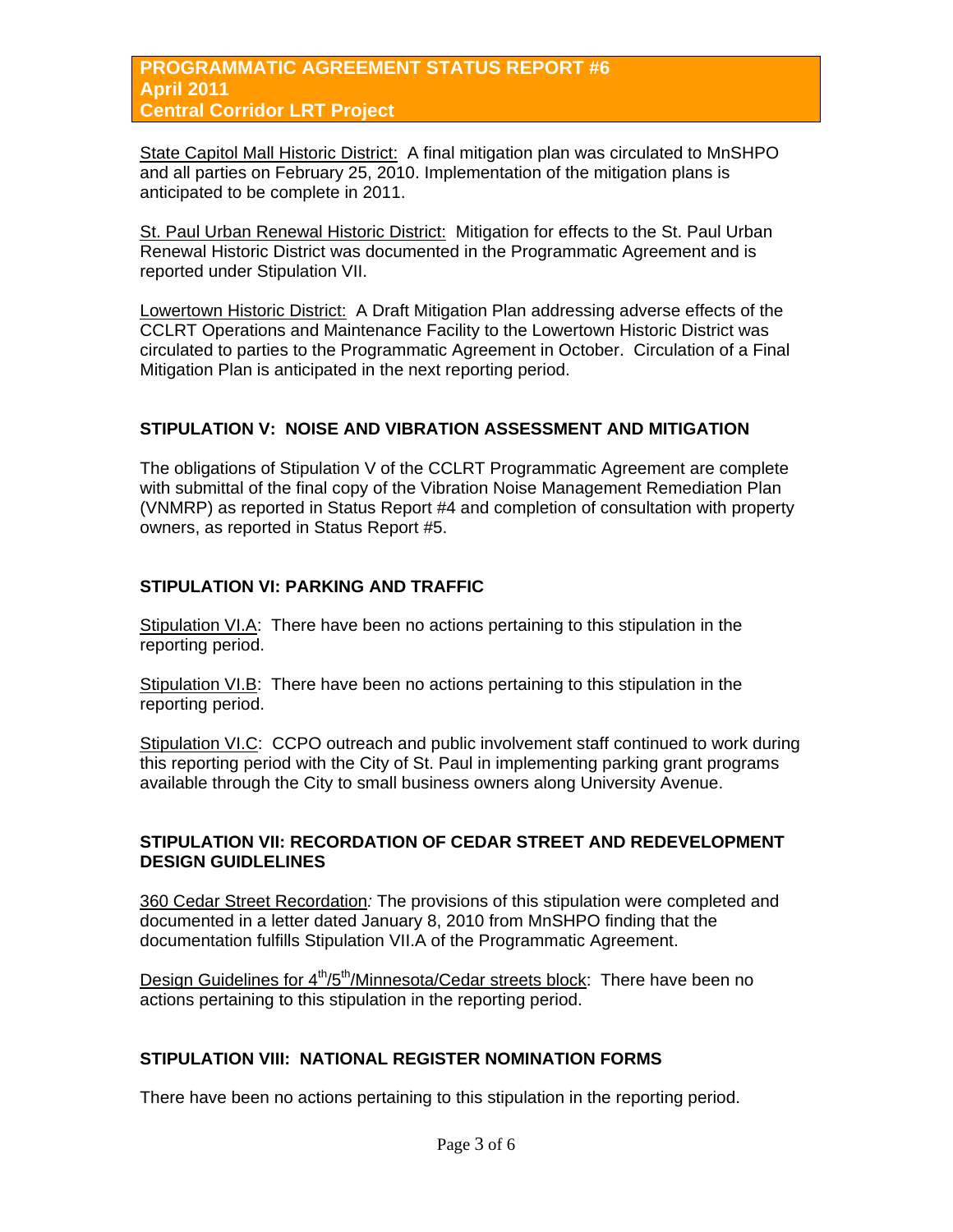## **STIPULATION IX: PUBLIC EDUCATION**

Stipulation IX.A: There have been no actions pertaining to this stipulation in the reporting period.

Stipulation IX.B: There have been no actions pertaining to this stipulation in the reporting period.

Stipulation IX.C: In December 2009, a Scope of Work, implementing Tasks A and B of Stipulation IX was sent to MnSHPO. In their response, MnSHPO requested the scope be sent to all parties to the Programmatic Agreement with a subsequent meeting to gather input on the scope from parties. This meeting took place in mid-January and a final scope will be issued based on comments received.

# **STIPULATION X: PUBLIC INFORMATION AND INVOLVEMENT**

Stipulation X.A: All documents developed as part of implementing the stipulations in the Programmatic Agreement, copies of status reports, and other documentation are being made available at [www.centralcorridor.org](http://www.centralcorridor.org/).

Stipulation X.B: No objections have been noted during this reporting period.

## **STIPULATION XI: PROTECTION MEASURES**

As reported in Status Report #4, a final copy of the Construction Protection Plan (CPP) was distributed to all parties to the Programmatic Agreement in May 2010. During this reporting period, Civil East (construction of LRT tracks, reconstruction of roadways and sidewalks, LRT station construction, etc. in St. Paul) and Civil West (similar activities as Civil East, but in Minneapolis) contracts were initiated and several meetings were held with both contractors to review the measures contained in the CPP (and contained in contract specifications) (Stipulation XI.B). Vibration monitoring and reporting (on a weekly basis) will take place throughout the duration of vibration-intensive construction activities for these construction contracts.

## **STIPULATION XII: PROJECT MODIFICATIONS**

In early March, MnSHPO was provided notification that the CCPO was proposing temporary modifications to the Pillsbury and Pleasant streets in the University of Minnesota Old Campus Historic District to facilitate bus and pedestrian detours related to CCLRT construction. This letter also informed MnSHPO that the University of Minnesota was requesting that some changes be made permanently. As of March 31, 2011, MnSHPO has not responded to this proposal.